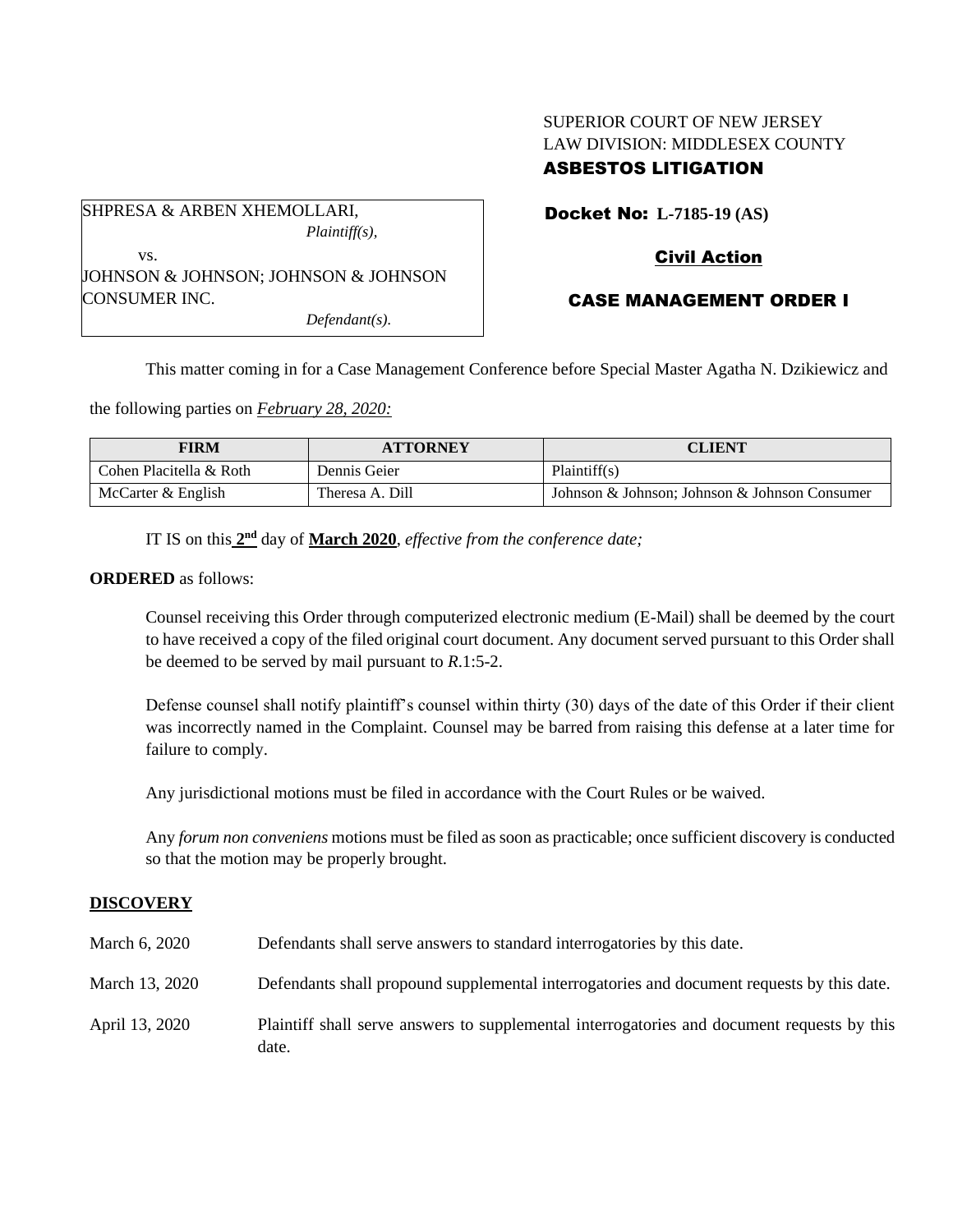May 15, 2020 Fact discovery, including depositions, shall be completed by this date. Plaintiff's counsel shall contact the Special Master within one week of this deadline if all fact discovery is not completed.

## **MEDICAL EXPERT REPORT**

May 29, 2020 Plaintiff shall serve medical expert reports by this date. May 29, 2020 Upon request by defense counsel, plaintiff is to arrange for the transfer of pathology specimens and x-rays, if any, by this date. July 17, 2020 Defendants shall identify its medical experts and serve medical reports, if any, by this date. In addition, defendants shall notify plaintiff's counsel (as well as all counsel of record) of a joinder in an expert medical defense by this date.

## **LIABILITY EXPERT REPORTS**

- May 29, 2020 Plaintiff shall identify its liability experts and serve liability expert reports by this date or waive any opportunity to rely on liability expert testimony.
- July 17, 2020 Defendants shall identify its liability experts and serve liability expert reports, if any, by this date or waive any opportunity to rely on liability expert testimony.

## **SUMMARY JUDGMENT MOTION PRACTICE**

- July 24, 2020 Summary judgment motions shall be filed no later than this date.
- August 21, 2020 Last return date for summary judgment motions.

## **ECONOMIST EXPERT REPORTS**

- May 29, 2020 Plaintiff shall identify its expert economists and serve expert economist report(s), if any, by this date or waive any opportunity to rely on economic expert testimony.
- July 17, 2020 Defendants shall identify its expert economists and serve expert economist report(s), if any, by this date or waive any opportunity to rely on economic expert testimony.

## **EXPERT DEPOSITIONS**

September 18, 2020 Expert depositions shall be completed by this date. To the extent that plaintiff and defendant generic experts have been deposed before, the parties seeking that deposition in this case must file an application before the Special Master and demonstrate the necessity for that deposition. To the extent possible, documents requested in a deposition notice directed to an expert shall be produced three days in advance of the expert deposition. The expert shall not be required to produce documents that are readily accessible in the public domain.

 $\_$  , and the set of the set of the set of the set of the set of the set of the set of the set of the set of the set of the set of the set of the set of the set of the set of the set of the set of the set of the set of th